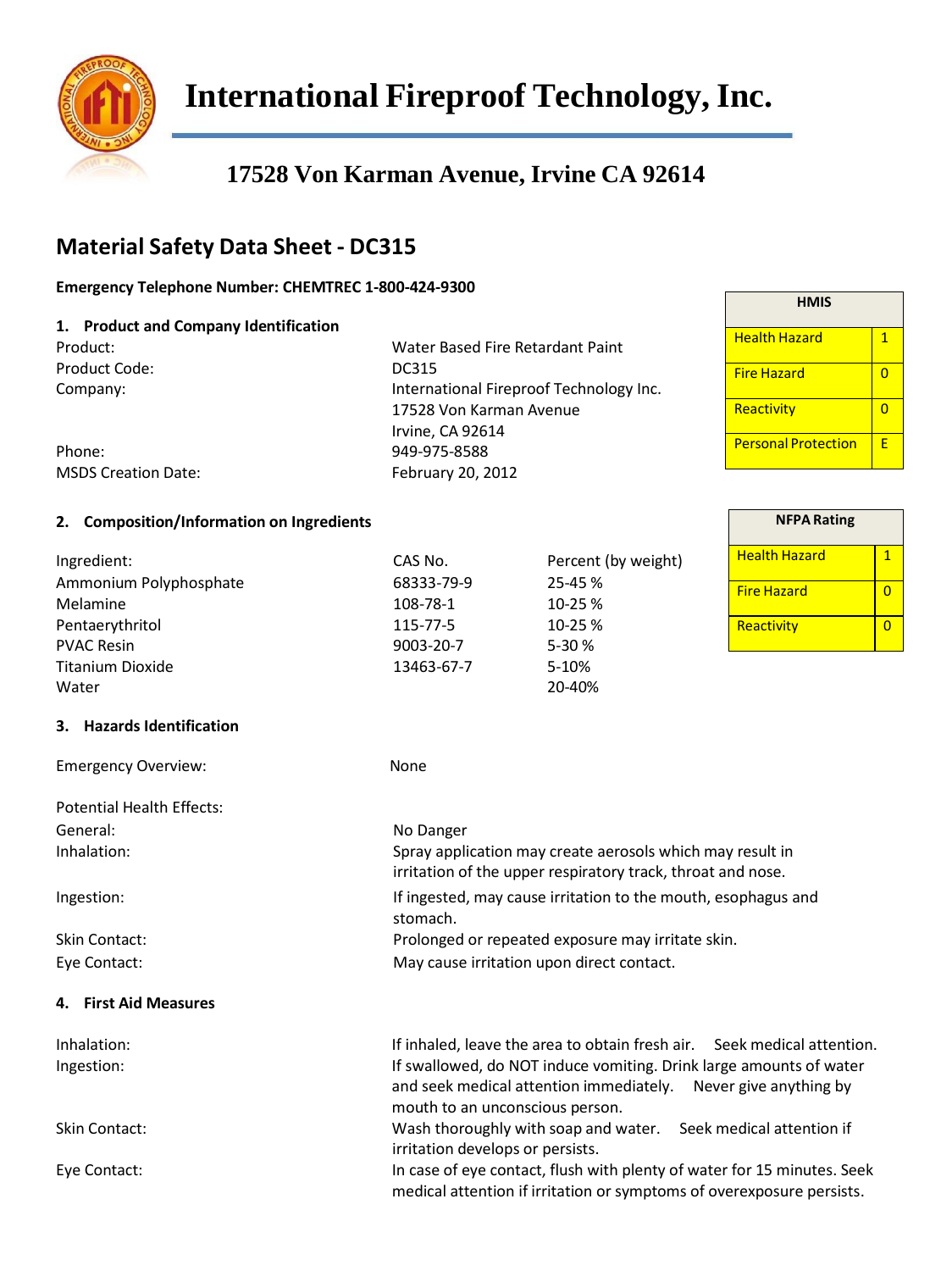### **5. Fire Fighting Measures**

| Flash Point:<br>Lower Flammability Limit:<br><b>Upper Flammability Limit:</b><br>Fire Hazard:<br><b>Explosion Hazard:</b><br>Fire Extinguishing Media:<br>Protection of fire fighter: | No Data<br>Not Applicable<br>Not Applicable<br>Nonflammable<br>Not considered an explosion hazard.<br>No restriction on the type of extinguisher.<br>As in any fire, wear Self Contained Breathing Apparatus (SCBA).<br>MSHA/NIOSH (approved or equivalent) and full protective gear.                                                                                                                                                                                                                                                                                |
|---------------------------------------------------------------------------------------------------------------------------------------------------------------------------------------|----------------------------------------------------------------------------------------------------------------------------------------------------------------------------------------------------------------------------------------------------------------------------------------------------------------------------------------------------------------------------------------------------------------------------------------------------------------------------------------------------------------------------------------------------------------------|
| 6. Accidental Release Measures                                                                                                                                                        |                                                                                                                                                                                                                                                                                                                                                                                                                                                                                                                                                                      |
| Steps to be taken in case of spill or leak:                                                                                                                                           | Maintain adequate ventilation. Prevent runoff into sewers, ditches and<br>waterways. Use sand or other material to dam or contain spill.<br>Soak<br>up with an inert absorbent. Store in a closed container until disposal.                                                                                                                                                                                                                                                                                                                                          |
| 7. Handling and Storage                                                                                                                                                               |                                                                                                                                                                                                                                                                                                                                                                                                                                                                                                                                                                      |
| Handling:                                                                                                                                                                             | Use with adequate ventilation. Avoid breathing vapor and contact<br>with eyes, skin and clothing. Wash hands thoroughly with soap and<br>water after handling as a standard hygienic practice.                                                                                                                                                                                                                                                                                                                                                                       |
| Storage:                                                                                                                                                                              | Period ≤ 12 months. Keep containers tightly closed. Avoid direct<br>sunlight and protect from freezing.                                                                                                                                                                                                                                                                                                                                                                                                                                                              |
| <b>Special Comments:</b>                                                                                                                                                              | Store between $50^{\circ}F - 86^{\circ}F (10^{\circ}C - 30^{\circ}C)$ in a closed container in a<br>protected area.                                                                                                                                                                                                                                                                                                                                                                                                                                                  |
| <b>Exposure Controls / Personal Protection</b><br>8.                                                                                                                                  |                                                                                                                                                                                                                                                                                                                                                                                                                                                                                                                                                                      |
| <b>Engineering Control:</b>                                                                                                                                                           | Use appropriate engineering controls such as process enclosures, local<br>exhaust ventilation, or other engineering controls to control airborne<br>levels below recommended exposure limits. Good general ventilation<br>should be sufficient to control airborne levels.  Where such systems<br>are not effective, wear suitable personal protective equipment, which<br>performs satisfactorily and meets OSHA or recognized standards.<br>Consult with local procedures for selection, training, inspection and<br>maintenance of personal protective equipment. |
| <b>Personal Respirators:</b>                                                                                                                                                          | Wear a NIOSH approved air purifying respirator during spray<br>application.                                                                                                                                                                                                                                                                                                                                                                                                                                                                                          |
| <b>Skin Protection:</b>                                                                                                                                                               | Wear chemical resistant gloves, face shield and synthetic apron or<br>coveralls to prevent contact with eyes, skin and clothing.                                                                                                                                                                                                                                                                                                                                                                                                                                     |
| Eye / Face Protection:                                                                                                                                                                | Wear appropriate protective glasses or splash goggles as described by<br>29 CFR 1910.133, OSHA eye and face protection regulation.                                                                                                                                                                                                                                                                                                                                                                                                                                   |
| 9. Physical and Chemical Properties                                                                                                                                                   |                                                                                                                                                                                                                                                                                                                                                                                                                                                                                                                                                                      |
| Appearance:                                                                                                                                                                           | White liquid                                                                                                                                                                                                                                                                                                                                                                                                                                                                                                                                                         |
| Odor:                                                                                                                                                                                 | Mild latex odor                                                                                                                                                                                                                                                                                                                                                                                                                                                                                                                                                      |
| Data relevant to safety:                                                                                                                                                              |                                                                                                                                                                                                                                                                                                                                                                                                                                                                                                                                                                      |
| Flash point:                                                                                                                                                                          | Not applicable                                                                                                                                                                                                                                                                                                                                                                                                                                                                                                                                                       |
| Ignition temperature:<br>Self-ignition temperature:                                                                                                                                   | Not applicable<br>Not applicable                                                                                                                                                                                                                                                                                                                                                                                                                                                                                                                                     |
|                                                                                                                                                                                       |                                                                                                                                                                                                                                                                                                                                                                                                                                                                                                                                                                      |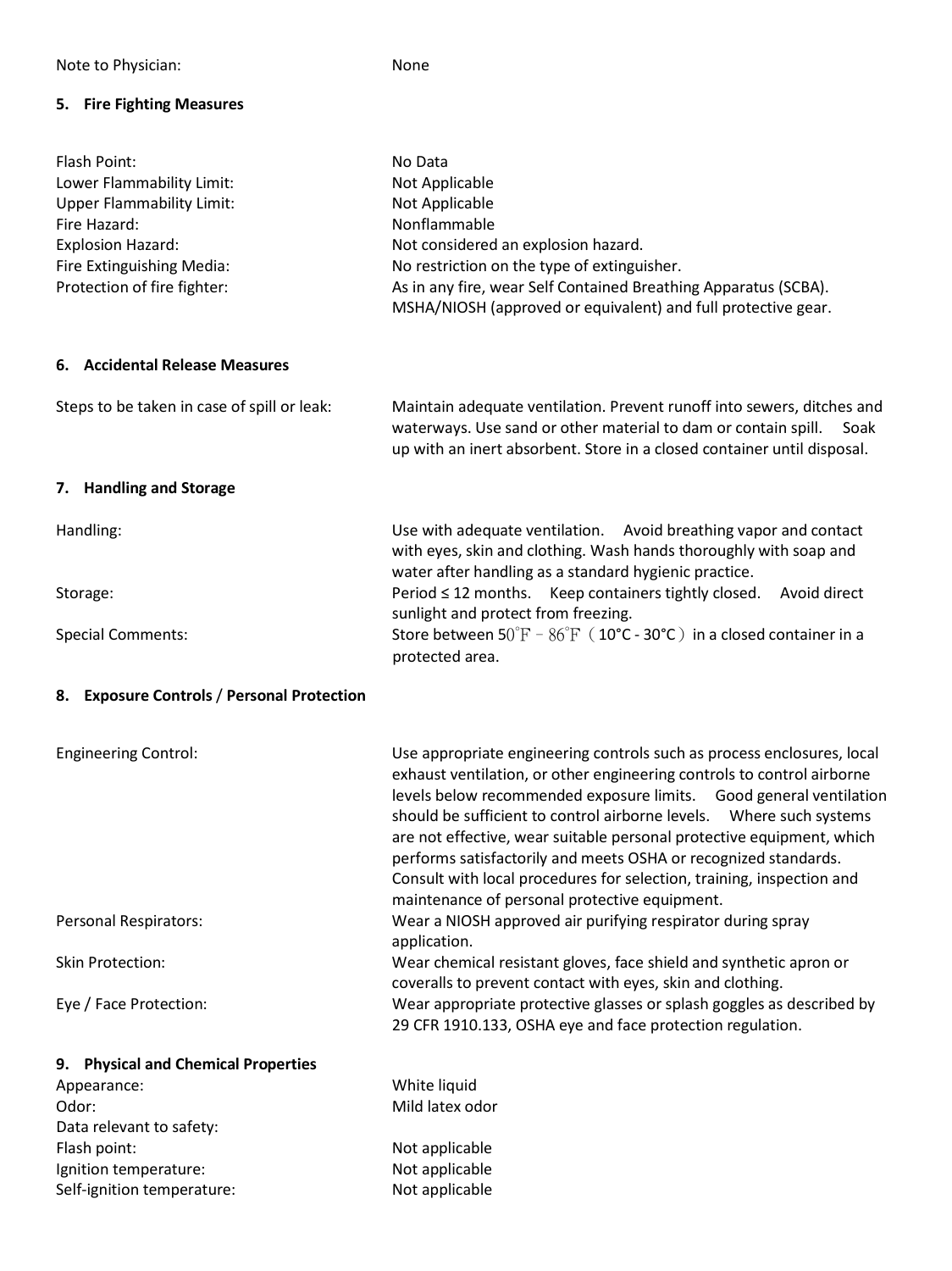| Color:<br>Particle size:<br>Solid Content:<br>Density:<br>pH:<br>Thinner:<br><b>VOC Content:</b>                                                                                                  | White<br>$< 90 \mu m$<br>$65 \pm 3.0\%$<br>$1.35 \pm 0.10$<br>$7.0 \pm 1.0$<br>Water<br>< 50 grams/liter                                                                                                                                                                                                                                                   |
|---------------------------------------------------------------------------------------------------------------------------------------------------------------------------------------------------|------------------------------------------------------------------------------------------------------------------------------------------------------------------------------------------------------------------------------------------------------------------------------------------------------------------------------------------------------------|
| 10. Stability and Reactivity<br>Stability:<br>Hazardous Decomposition Products:<br>Hazardous Polymerization:<br>Incompatibilities:<br><b>Conditions to Avoid:</b>                                 | Stable under ordinary conditions of use and storage.<br>Thermal decomposition products or combustion: Ammonia, inorganic<br>acids, carbon monoxide, carbon dioxide.<br>Not reported.<br>Organic solvents<br>Heat, flames, high temperatures condition ( $>113^{\circ}$ F or $>45^{\circ}$ C), strong<br>alkaline, strong acid and strong oxidizing agents. |
| 11. Toxicological Information                                                                                                                                                                     |                                                                                                                                                                                                                                                                                                                                                            |
| Acute oral toxicity (LD50):<br>Irritant effect on skin:<br>Irritant effect on eyes:<br>12. Ecological Information                                                                                 | None<br>Prolonged or repeated exposure may irritate skin.<br>Slightly irritant                                                                                                                                                                                                                                                                             |
| Ecological effect:                                                                                                                                                                                | Fish toxicity (LC50): None                                                                                                                                                                                                                                                                                                                                 |
| <b>Environmental Fate:</b>                                                                                                                                                                        | When released into the soil, this material is not expected to leach into<br>groundwater. When released into water, this material is not expected to<br>evaporate significantly.                                                                                                                                                                            |
| 13. Disposal Considerations<br>Waste Disposal:                                                                                                                                                    | Dispose waste by sanitary landfill or incineration in accordance with<br>appropriate regulations.                                                                                                                                                                                                                                                          |
| 14. Transport Information                                                                                                                                                                         |                                                                                                                                                                                                                                                                                                                                                            |
| <b>Shipping Name:</b><br>Product Code: DC315<br>Size:<br>Road transport:<br>Inland waterways transport:<br>Marine transport:<br>Air transport:<br>Dispatch by post:<br>15. Regulatory Information | Product Name: Fire Retardant Paint<br>5 Gal. Pail, 55 Gal. Drum<br>Non-hazardous goods<br>Non-hazardous goods<br>Non-hazardous goods<br>Non-hazardous goods<br>Permitted                                                                                                                                                                                   |
| Health hazardous goods:<br>Environmental hazardous goods:<br>Fire hazardous goods:                                                                                                                | Not Applicable<br>Not Applicable<br>Not Applicable                                                                                                                                                                                                                                                                                                         |
| 16. Other Information                                                                                                                                                                             |                                                                                                                                                                                                                                                                                                                                                            |

Hazard Warning: None